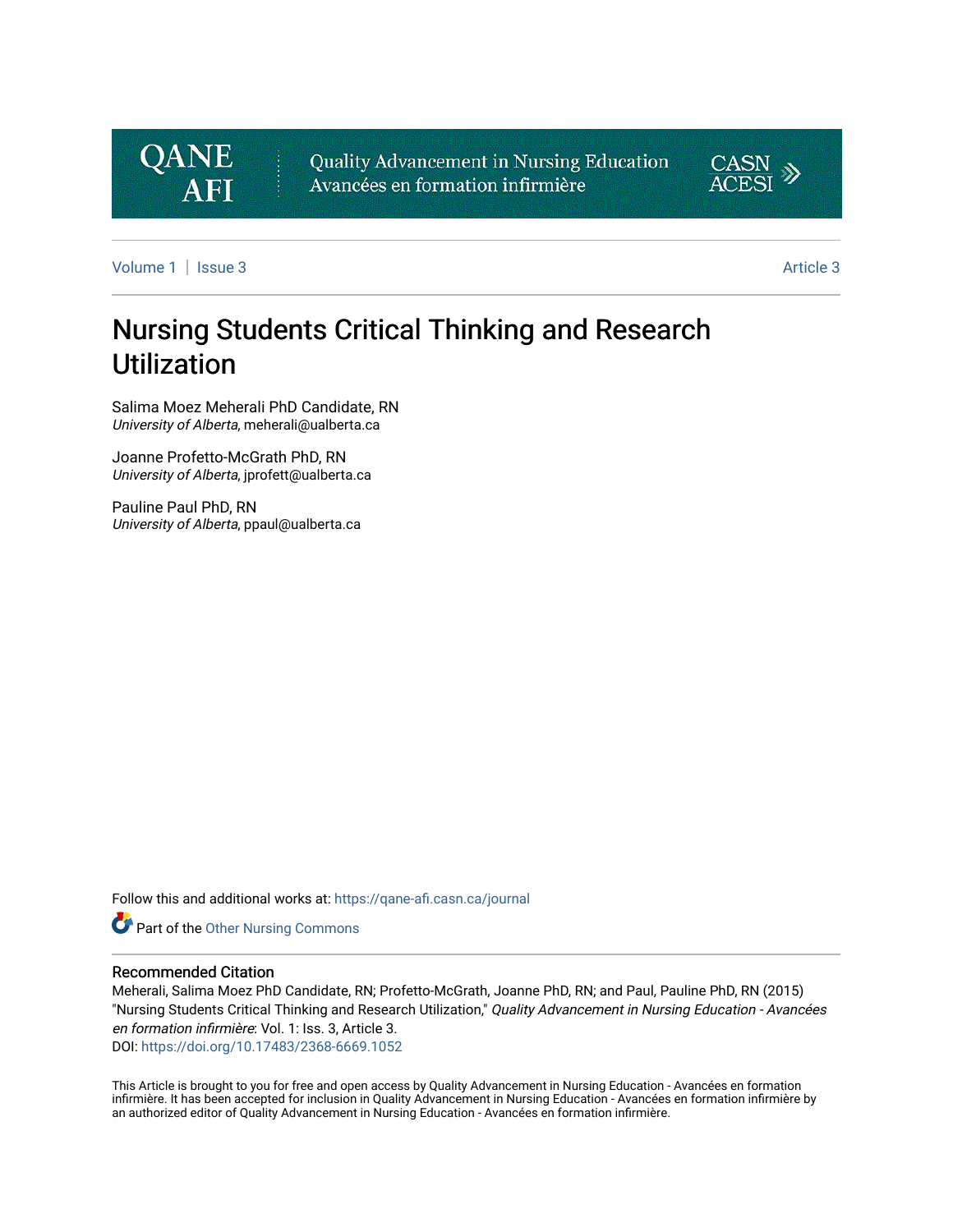#### **Introduction**

Critical thinking (CT) has been a long-standing interest of scholars, educators, psychologists, and health care professionals (Daly, 1998; Ku, 2009; Pithers & Soden, 2000). It is a desired outcome across the educational spectrum, particularly in higher and professional education, and a common goal that most educators aspire to achieve (Gordon, 2000; Gul et al., 2010; Kalb, 2008; Mundy & Denham, 2008; Ovais, 2008; Renaud & Murray, 2008; Staib, 2003). CT is a phenomenon of worldwide importance (Ku, 2009) and has been identified as an important skill to be assessed and nurtured in higher education and professional programs (Ku, 2009; Mundy & Denham, 2008; Profetto-McGrath, 2005; Spencer, 2008). Several nursing organizations in North America have included critical thinking as a curriculum and graduate outcome competency requirement (Mundy & Denham, 2008; Simpson & Courtney, 2002; Twibell, Ryan, & Hermiz, 2005). CT is a significant component of nursing education and integral to the discipline of nursing (Kim, Moon, Kim, Kim, & Lee, 2014). Health care organizations have made dramatic advances and transformations over the last few decades and these have resulted in the rapid growth of technology and theory; critical thinking is primordial. Some of the issues that nursing faces today are the expansion of technology, consumer demand for quality care, pressure for cost containment, decreased length of stay in hospitals, the aging population, complex disease processes, and increased patient acuity. Nurses must be prepared to function as safe, competent, intuitive, and innovative clinicians in an environment where new information and clinical situations are constantly changing (Seymour, Kinn, & Sutherland, 2003).

#### **Background**

Scholars from various disciplines have created a plethora of definitions of CT that are fairly divergent because they are based on their own understandings and emphasize different perspectives (Alazzi, 2008; Mundy & Denham, 2008; Riddell, 2007; Twibell et al., 2005; Walsh & Seldomridge, 2006). Despite the numerous articles, books, and research conferences devoted to CT, educators from various academic disciplines have not been able to agree on its definition (Spencer, 2008; Twibell et al., 2005). Recognizing the need to develop a consensus statement for CT, the American Philosophical Association (APA) conducted a two-year Delphi study (Facione, 1990) with 46 CT-expert participants from the United States and Canada who represented different disciplines. The panel of experts, which included philosophers, educators, social scientists, and physical scientists, concluded that CT is "a purposeful, self-regulatory judgment which results in interpretation, analysis, evaluation and inference" (p. 2).

Most researchers assert that in addition to skills, CT also involves dispositions (Facione, 1990). Critical thinking dispositions (CTDs) are attributes or habits of the mind that are integrated into an individual's beliefs or actions conducive to critical thinking (Profetto-McGrath, Hesketh, Lang, & Estabrooks, 2003). Facione, Sanchez, Facione, and Gainen (1995) suggested that the dimensions of CT are comprised of both cognitive skills and affective dispositions. Cognitive skills are used (a) to interpret problems accurately by using both objective and subjective data from common information sources, (b) to analyze ideas and arguments about the problem, (c) to infer or assess arguments and draw conclusions, (d) to explain the decision, (e) to evaluate the information to ascertain its trustworthiness, and (f) to self-regulate, or constantly monitor one's own thinking for clarity, precision, accuracy, consistency, logicalness, and significance (Simpson & Courtney, 2002). Whereas affective dispositions are (a) open-mindedness: appreciating alternate perspectives and willingness to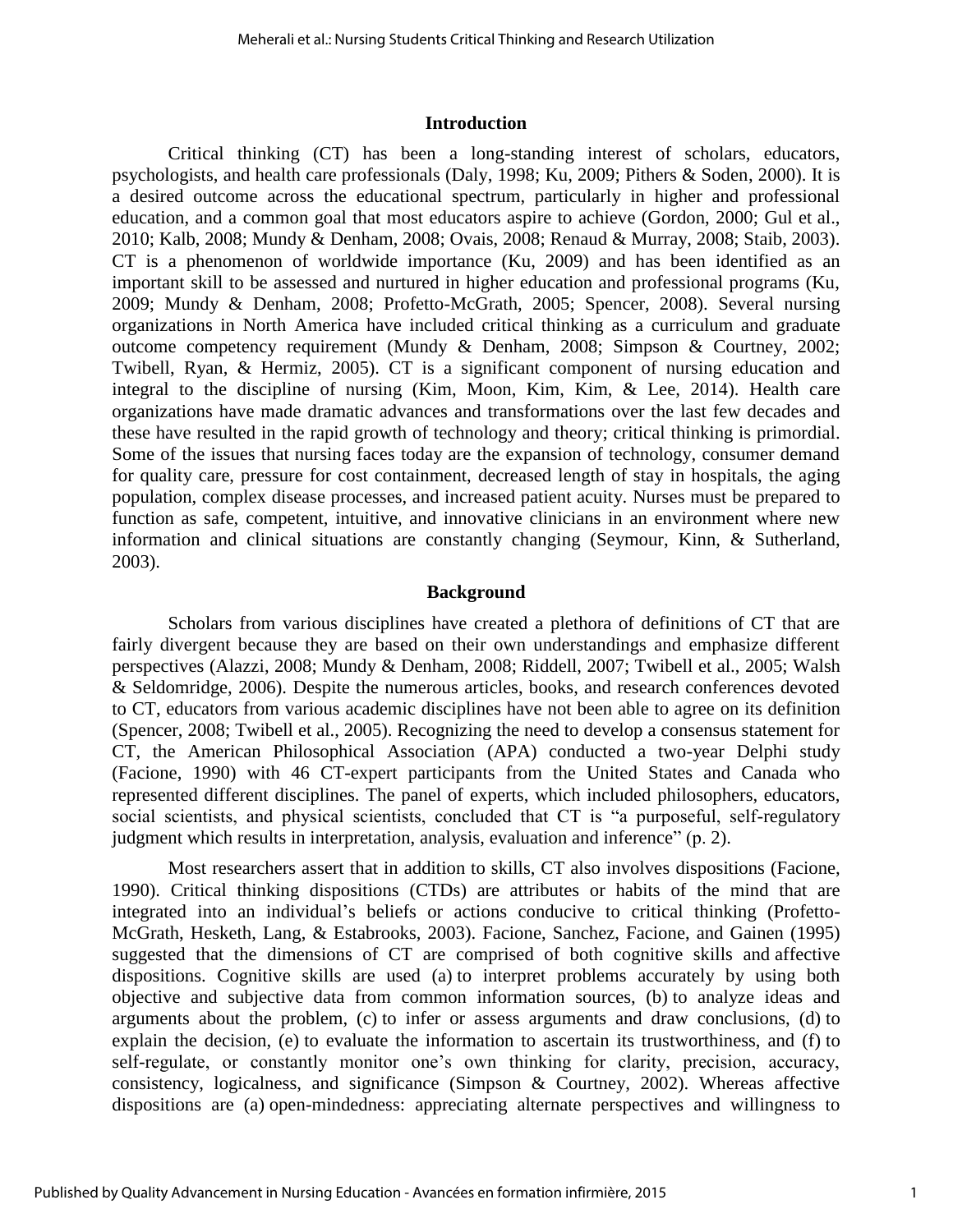respect difference in opinions; (b) inquisitiveness: being curious and enthusiastic about wanting to acquire knowledge; (c) truth-seeking: being courageous about asking questions to obtain the best knowledge; (d) analyticity: thinking analytically and using supporting information; (e) systematicity: valuing organization and taking a focused and diligent approach to problems of all levels of complexity; and (f) self-confident: trusting one's own reasoning and inclination to utilize these skills. Facione (2000) defines critical thinking dispositions as "consistent internal motivations to act toward or respond to persons, events, or circumstances in habitual, yet potentially malleable ways" (p. 64).

Critical thinking skills and dispositions are also vital in developing evidence-based nursing practice. Several authors assert that critical thinking skills reduce the research-practice gap and foster evidence-based nursing practice (e.g., Seymour et al., 2003; Profetto-McGrath, 2005). CTDs are core for nurses who work as scientific practitioners because using research is an essential element of their practice. Nurses who are disposed to think critically are more likely to critically interpret the available evidence and, based on that critical interpretation, are able to make high quality judgments and draw valid inferences (Profetto-McGrath et al., 2003). Moreover, nurses who are disposed to think critically are proficient in critiquing the available evidence and the practice based on that evidence, remain open minded, interpret and evaluate the effectiveness of practice, and search for the evidence which is most suitable and applicable in given context (Profetto-McGrath et al., 2003).

Although many authors have stressed the importance of CT to research utilization (RU), limited empirical evidence has linked CTD with RU. Only a few published studies have established a relationship between RU and some aspects of CTDs. May, Edell, Butell, Doughty, and Langford (1999) reported no significant relationship between critical thinking skills and the transfer of research into nursing practice. Profetto-McGrath and her colleagues (2003) studied the behaviours of practicing nurses on seven hospital units and found a statistically significant relationship between RU and an overall CTD and some of its subscales. Their findings support the belief that nurses whose critical thinking abilities and dispositions are well developed are in a better position to promote CT and RU (p. 334).

In another study, Profetto-McGrath, Smith, Hugo, Patel, and Dussault (2009) examined the CTDs of nurse educators and their RU and found a modest significant correlation between their overall CTD and all measures of RU. Profetto-McGrath et al. (2009) reported that nurse educators who are disposed to think critically and use RU skills are invaluable in educating a workforce of registered nurses who can make a significant contribution in improving the overall patient and systems outcomes. No studies investigated the relationship between CTDs and RU in nursing students. The aim of the study was to investigate the CTD and RU of students enrolled in baccalaureate nursing programs at a university in Western Canada. The following questions guided the study:

- 1. What are the CTD and RU of baccalaureate nursing students?
- 2. Do the CTD and RU differ among collaborative and after-degree nursing students?
- 3. Is there a relationship between CTD and RU of baccalaureate nursing students?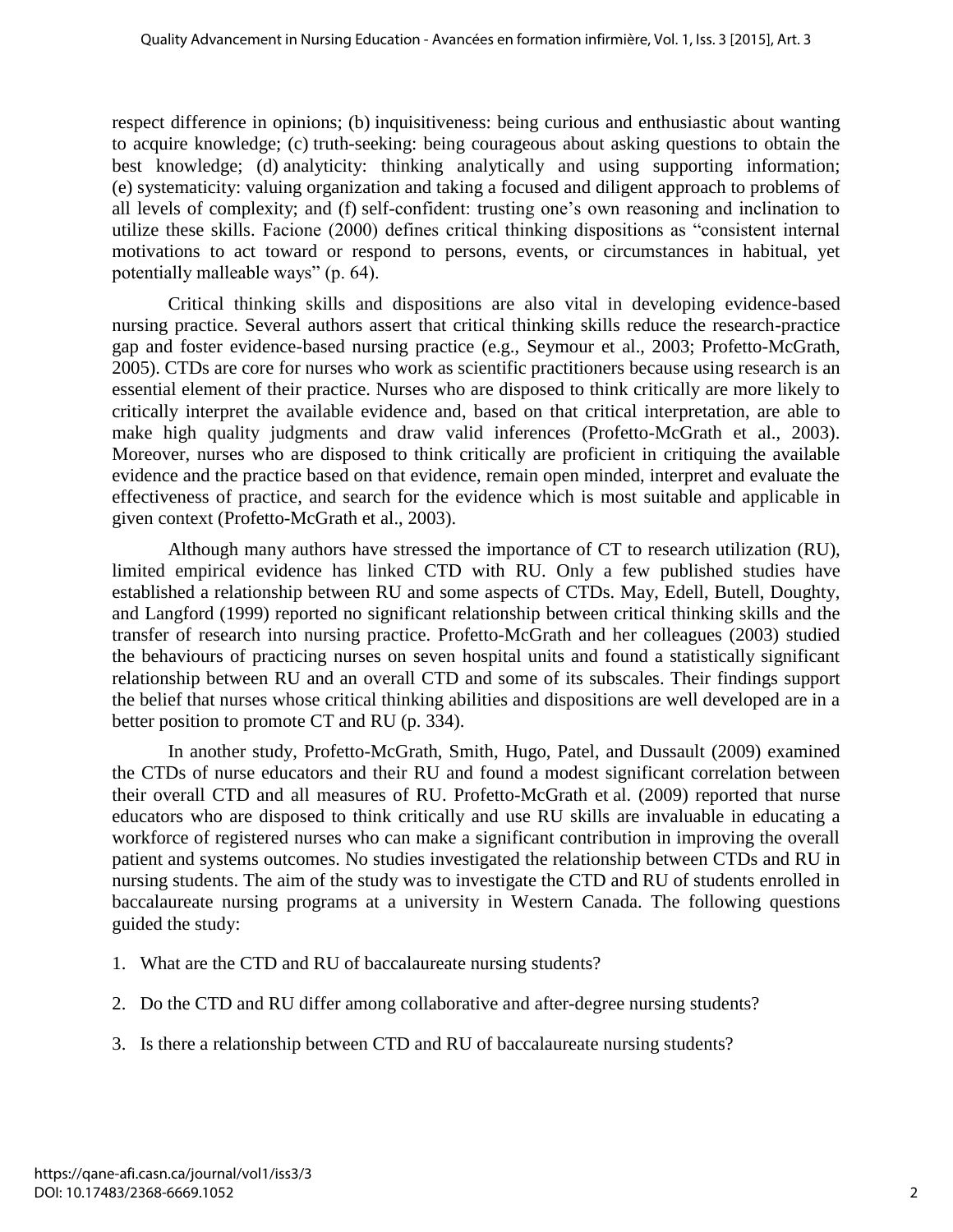The purpose of this paper is to present the quantitative results of this study. In addition, implications for nursing educators are identified, and recommendations for future research are offered.

#### **Methods**

## **Study Design**

The study used a mixed-methods sequential explanatory research design. For the quantitative data collection, a non-experimental cross-sectional design was used which allowed the simultaneous collection and examination of data from two student cohorts enrolled in two baccalaureate nursing programs at one point in time. The cross-sectional study design was also useful to explore the relationships and correlations of CTD and RU among the two cohorts of nursing students.

## **Population and Sample**

The study population included 352 undergraduate students enrolled in their final year of study in two BScN programs (four-year basic program, and a 23-month after-degree program). One hundred and eighty (51%) students from both programs participated in the study. CT and RU are integral to both baccalaureate nursing programs. The program year-end outcomes and the College and Association of Registered Nurses of Alberta (CARNA) *Entry to Practice Competencies* document clearly highlight the importance of CT and RU for nursing graduates and are the basic requirements for entry-level practice (College and Association of Registered Nurses of Alberta, 2013). Learning activities have been designed to integrate CT and RU in theory, lab, and clinical components of courses in both programs.

## **Ethical Considerations**

The study received ethics approval from the Ethics Review Board of the participating university and administrative approval from the Faculty of Nursing to access the student population. Students were informed that participation in the study was completely voluntary. Confidentiality was ensured through the use of code numbers. Students were apprised that the findings would be used in publications and presentations.

## **Procedure**

After obtaining permission to access the population and ethical approval to conduct the study, an information letter was posted on an e-class site available to all nursing students and nurse educators in the selected programs. Access to students was prearranged with the instructors of the courses. Students were visited in class at the prearranged time during the 10-week period available for data collection in fall term 2014. Using a fixed script, the nature of the study was explained prior to data collection. Time for questions was made available. Students who were present and consented to participate in the study were asked to complete three survey questionnaires. Written consent was not required/requested, as participants were informed that completion of the survey was considered implied consent for participation in the quantitative phase of the study. The amount of time required to complete the three questionnaires was approximately 30 minutes. The principal investigator distributed the questionnaires to the students in class.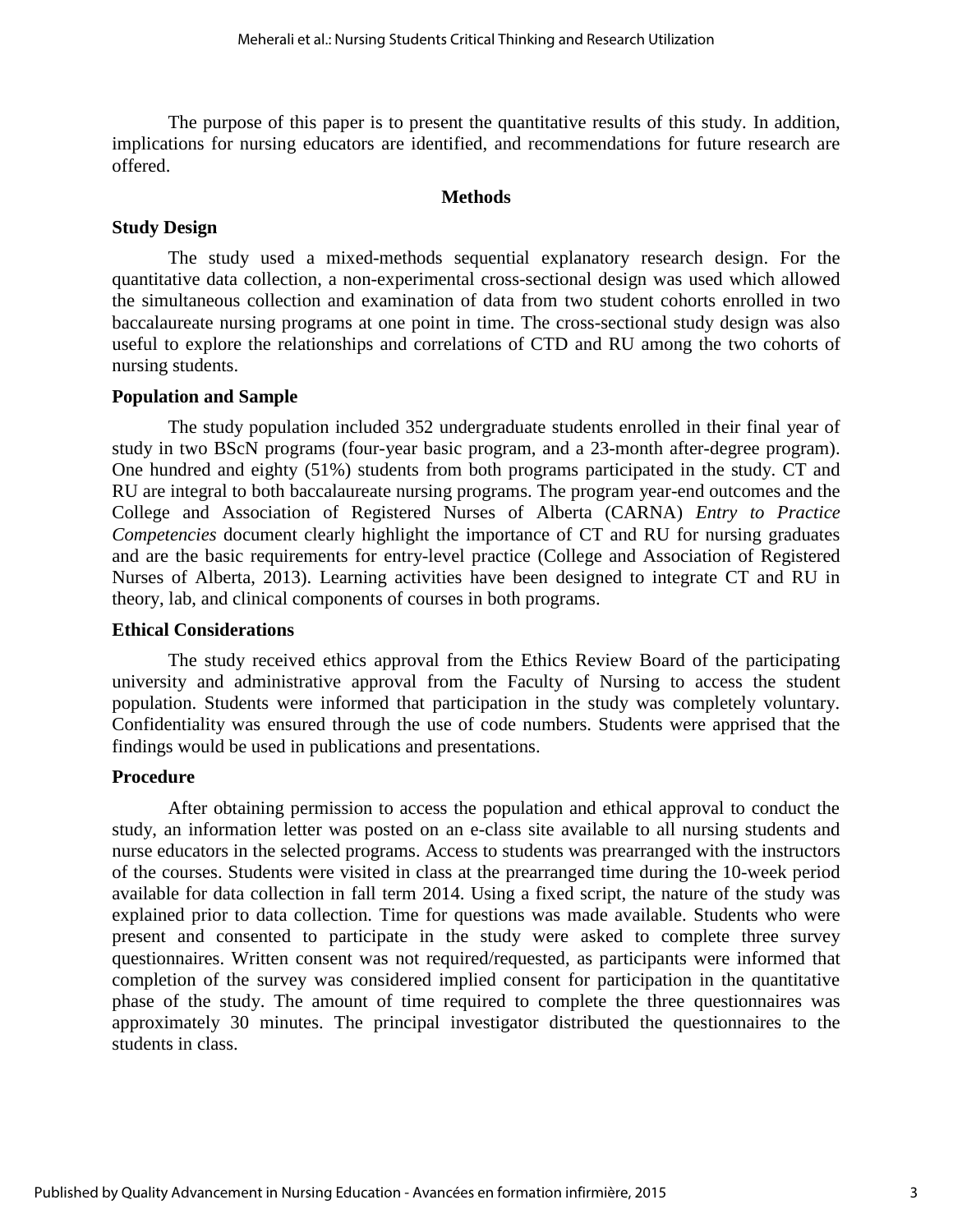## **Instruments**

Data was collected using the California Critical Thinking Disposition Inventory (CCTDI), the latest version (2008) of Research Utilization (RU) Survey initially developed by Estabrooks (1997), and the Background/Demographic Data Questionnaire developed specifically for the study.

**Background/Demographic Data Questionnaire.** A questionnaire was developed to gather background and demographic data from study participants. Based on the literature review, the questions included in the questionnaire requested information about variables relevant to the study and to the understanding of students' CTDs and RU. These variables were age, gender, mother tongue, level of education, prior attendance at any courses or workshops relevant to critical thinking, attendance at any research courses and/or workshops, and involvement in any research project.

**California Critical Thinking Disposition Inventory (CCTDI).** The CCTDI is designed to measure seven critical thinking dispositions which all stem from the multidisciplinary Delphi Report (Facione, 1990). The CCTDI consists of 75 declarative statements reflecting seven subscales: truth-seeking, open-mindedness, analyticity, systematicity, self-confidence, inquisitiveness, and maturity. The items for the seven subscales are interspersed throughout the instrument (Facione, Facione, & Giancarlo, 2001). This instrument uses a six-point Likert scale from 1 (strongly agree) to 6(strongly disagree). The total scores range from 60 to 420, while the subscale scores range from 10 to 60. The higher the score the stronger the overall disposition towards critical thinking. A total score above 350 indicates a strong disposition, while a score between 280 and 350 indicates a positive inclination (i.e., high critical thinking score). Total scores between 210 and 279 fall in the ambivalent range, while scores below 210 indicate a significant opposition towards critical thinking (i.e., low critical thinking scores) (Facione et al., 2001). Subscale scores above 50 indicate a strong disposition, scores between 40 and 50 a positive inclination (i.e., high subscale scores), scores between 30 and 39 ambivalence, and scores below 30 indicate a significant opposition towards critical thinking (i.e., low subscale scores) (Facione et al., 2001). The reliability coefficients for the CCTDI range between .80 and .91, demonstrating very strong internal consistency. The reliability of the individual subscales has ranged between .71 and .80 (Facione & Facione, 1992, Facione, Facione, & Giancarlo, 1997; Ip et al., 2000; May et al., 1999; Profetto-McGrath, 1999; Smith-Blair & Neighbors, 2000; Walsh & Hardy, 1999).

**Research Utilization Survey.** The RU Survey was first developed and reported by Estabrooks (1997). It is one of only a few instruments designed to directly measure nurses' use of research in their practice. It also measures several other factors that contribute to or hinder RU, such as attitude toward research, support, belief suspension, trust, time, and access to research (Estabrooks, 1997, 1999a). The survey used in this study is the shortened version of the original, which was revised in 2008. It measures professional nurses' research use with single items that tap four kinds of research use: (a) Instrumental research utilization refers to the concrete application of research, and the research is normally translated into a material and useable form (e.g., protocol); (b) conceptual research utilization refers to research that might change one's thinking but not necessarily one's particular action; (c) persuasive utilization involves the use of research findings to persuade others (typically those in decision making positions); and (d) overall research utilization refers to the use of research knowledge in any way in one's practice (Estabrooks, 1997, 1999a, 1999b; Estabrooks et al., 2008). Each item is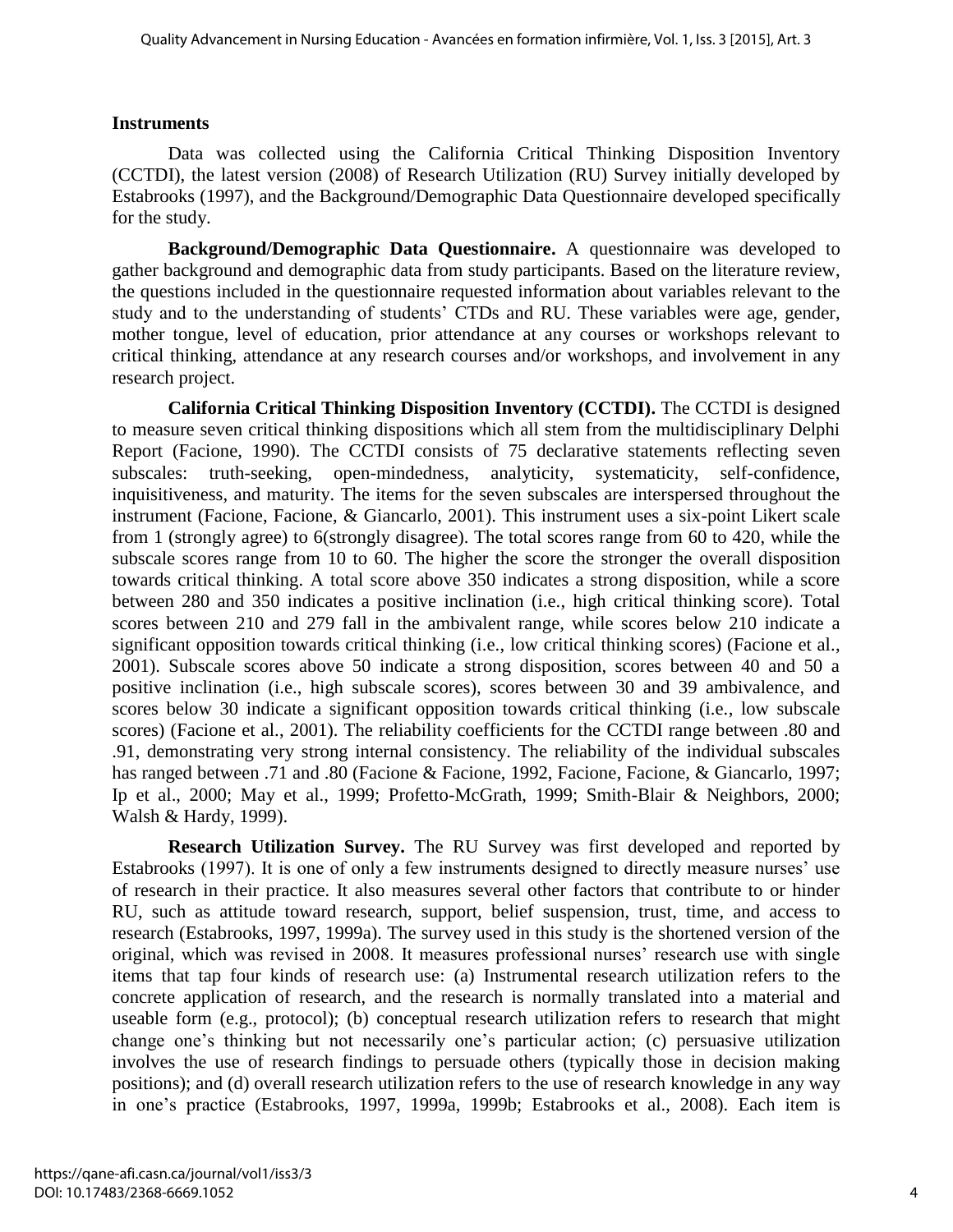preceded by a definition of the kind of research use and related examples. For each kind of research use, respondents are asked to indicate, over the past year, how often they have used research in this way. The items are treated individually (i.e., they are not combined to form an index). Items are scored on a five-point scale (10% or less to 100%). Reliability coefficient cannot be obtained for the latest version of the RU measure due to the use of single items. However, construct validity of the model explaining the conceptual structure of the original RU using these measures has been reported elsewhere (Estabrooks, 1999a). Several subsequent researchers (Estabrooks, 1999b; Profetto-McGrath et al., 2003; Kenny, 2005; Milner, Estabrooks, & Humphrey, 2005; Estabrooks, Kenny, Adewale, Cummings, & Mallidou, 2007) have used the items for regression and correlation analyses and reported credible results, which supports validity.

The CCTDI and RU are the most up-to-date instruments available with acceptable levels of reliability and validity. Both are easy to administer and deemed effective in measuring CTD and RU of baccalaureate nursing students. Both instruments have been used widely in the past in the Canadian context (Profetto-McGrath et al., 2003; Profetto-McGrath et al., 2009; Cobban & Profetto-McGrath, 2008).

#### **Data Analysis**

Using SPSS version 22.0, data were entered twice to ensure accuracy in the data entry protocol. Further, 10% of all instruments were randomly and manually checked against the existing database. Descriptive statistics were completed using the CTD and the RU scores. As the resulting coefficients were highly congruent, parametric (Pearson's r) correlations were conducted to determine the relationship between CTD and RU. Parametric and nonparametric tests (one-way analysis of variance and Kruskal-Wallis were performed to analyze the difference between the two cohorts of students with regard to CT and RU. A significance level of p value of .05 or less was set for all analyses a priori.

#### **Results**

A total of 180 (51%) nursing students participated in the study (4-Year BScN  $= 82$  and 23-month after-degree students  $= 98$ ). Based on the information provided on the biographical questionnaire, the majority of students were female ( $n = 167$  or 92%), with a mean age range between 20 and 30 years. Twenty-six percent of students reported that they attended some course related to CT, and 57% of students indicated involvement in research projects, i.e., answered "yes". However, the majority of these (48.8%) reported that their involvement in research was as research participants. Only 8% of the 57% of students reported that they had been engaged in actual research projects as co-investigators and all the participants have completed required nursing research courses.

## **Critical Thinking Dispositions of Baccalaureate Nursing Students**

The overall CTD mean score was  $243.7$  (SD = 21.3) with scores ranging from 194 to 321. Table 2 outlines the mean and SD of CCTDI subscales. One hundred twenty six (70%) students scored less than the overall target score of 280, indicating a weakness, while 54 (30%) scored between 280 and 321. None of the students achieved a total score above 350. There was a wide range of individual scores on each subscale, with the largest range (12-45) for the maturity subscale and the smallest range (24-48) for the systematicity subscale. Participants scored highest overall on self-confidence ( $M = 42.2$ ,  $SD = 6.2$ ) and inquisitiveness ( $M = 40.08$ ,  $SD =$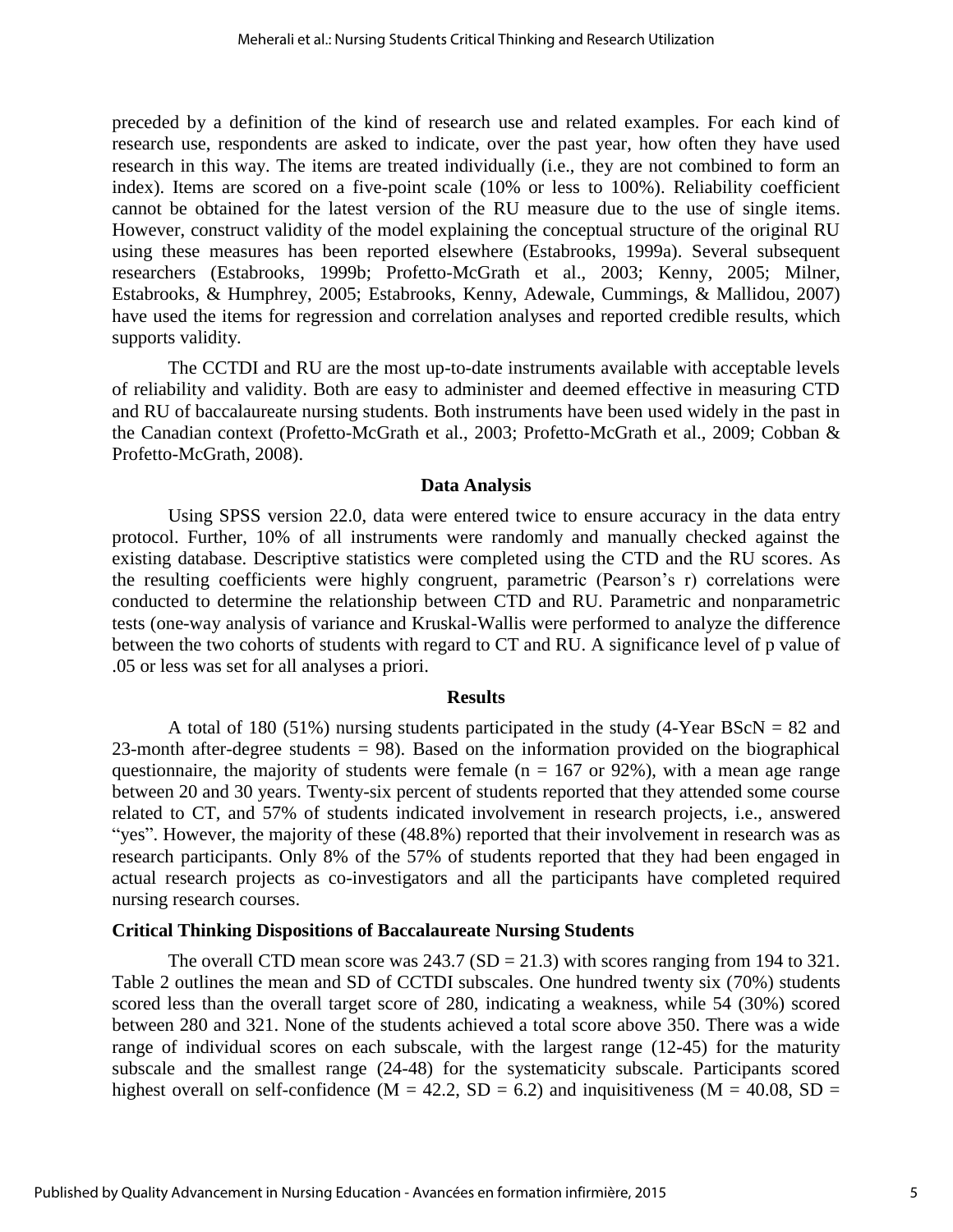4.6) and scored lowest on maturity in critical thinking skills ( $M = 24.4$ ,  $SD = 5.6$ ) and truthseeking  $(M = 30.5, SD = 5.6)$ . The mean scores for open-mindedness, analyticity, and systematicity were all lower than the target score of 40, indicating weaknesses in these CTD. No mean scores were higher than 50. Neither parametric nor nonparametric tests (one-way analysis of variance and Kruskal-Wallis, respectively) revealed significant differences between the two groups of students.

## **Research Utilization Practices in Baccalaureate Nursing Students**

The mean score for overall research utilization was  $3.42$  (SD = 1.19) out of a possible 5, indicating that the majority of nursing students use research in this way (see Table 1). Participants reported conceptual RU ( $M = 3.32$ , SD = 1.27) as used most often, and persuasive/symbolic RU as the least used  $(M = 2.03, SD = 1.08)$ . There was a statistically significant difference in RU between students in the two programs; the mean score for instrumental and overall RU was higher for students in the 4-year program  $M = 3.53$ , than those in the after-degree program  $(M = 3.14, p = 0.002)$ .

## **Relationship between Critical Thinking Dispositions and Research Utilization**

There was no significant correlation between total CTD and overall RU ( $r = .055$ ). Overall CTD was not significantly correlated with any form of RU, (see Table 3). Openmindedness, analyticity, self-confidence and inquisitiveness were also significantly correlated with conceptual RU. When age and type of nursing program were correlated with CTD and RU no difference were detected among the two groups.

## **Discussion**

## **Critical Thinking Dispositions**

The aim of the study was to investigate the CTD and RU behaviours of baccalaureate nursing students in two programs. The nursing students who participated in this study achieved an overall CTD mean score of 243.7, reflecting a weakness in CTDs which suggests that baccalaureate nursing students may lack some of the attributes indicative of the ideal critical thinker. The findings are in line with other studies including baccalaureate nursing students (Profetto-McGrath, 2003; Ip et al., 2000 & May et al., 1999). However, studies conducted with nurses in practice have reported a positive disposition towards CT (Wangensteen, Johansson, Bjorkstrom, & Nordstrom, 2011; Profetto-McGrath et al., 2003; Profetto-McGrath et al., 2009; Smith-Blair & Neighbors, 2000). Therefore, there is potential for enhancing nursing students' CTDs, given the mean scores achieved on the seven subscales which are lower than the target score of 40. The highest subscale score was achieved on the self-confidence and inquisitiveness subscales which measure the intellectual curiosity and desire for learning and reflect curiosity and eagerness to obtain knowledge even when it may not have immediate use. This finding is both encouraging and desirable. In a practice discipline such as nursing, it is important that students maintain a curious nature and continue in the pursuit of knowledge.

The lowest mean score were achieved for the truth-seeking and maturity subscales (30.5 & 24.4) According to Facione and Facione (1992), truth-seeking gauges intellectual honesty, courage to acquire the best knowledge, inclination to ask challenging questions, and willingness to pursue evidence and proof regardless of where it may lead. The low truth-seeking scores observed in this study are consistent with other findings in several published studies conducted with both nursing undergraduate students (May et al., 1999; Ip et al., 2000; Profetto-McGrath,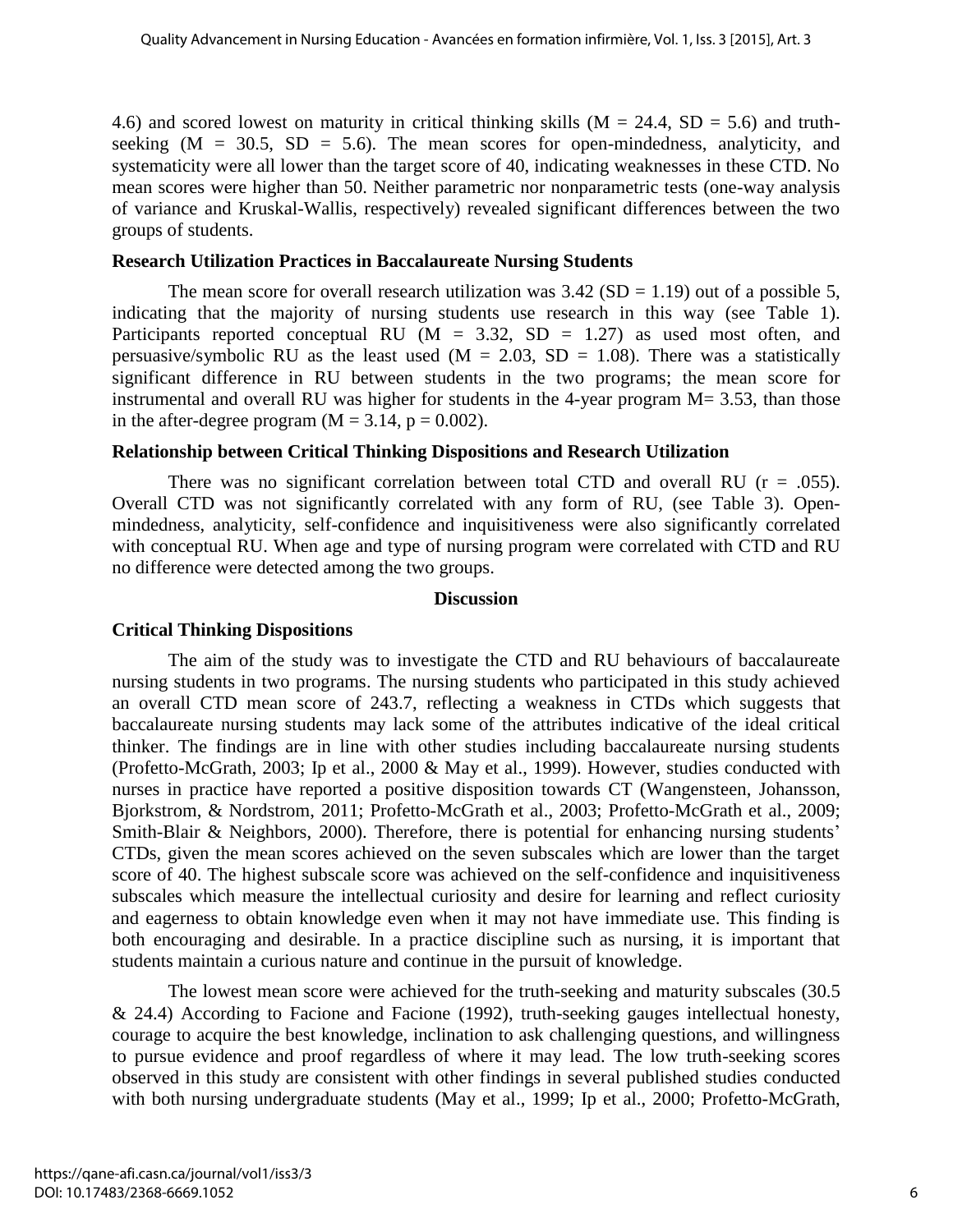1999, 2003; Smith-Blair & Neighbors 2000; Tiwari, Avery, & Lai, 2003; Wangensteen et al., 2011; Pai & Eng, 2013; & Kim et al., 2014) and non-nursing undergraduate students (Halpern, 1998; Walsh & Hardy, 1999). More than half of the study participants scored below 30, reflecting a negative inclination toward truth-seeking and maturity. Lack of maturity and truthseeking scores may be observed in students who are unwilling to re-evaluate new information, and who base their nursing on "how things have always been done" (Smith-Blair & Neighbors, 2000; Wangensteen et al., 2011). The low mean score for the truth-seeking subscale has been explained in several studies by questioning whether nursing programs still have traditional and strictly didactic teaching strategies (May et al., 1999; Walsh & Hardy, 1999; Profetto-McGrath et al., 2003; Wangensteen et al., 2011). It is desirable that senior nursing students have higher scores with respect to truth-seeking, as a higher disposition indicates ability to re-evaluate new information and not base practice on how procedures have always been done. Colucciello (1997) and Profetto-McGrath (1999), in their studies with samples of baccalaureate nursing students, reported that this deficiency might be due to strict didactic teaching strategies that continue to exist in many nursing programs. The baccalaureate nursing programs targeted in this study used an inquiry-based approach to teaching. Several studies (Tiwari, Lai, So, & Yuen, 2006; Worrell & Profetto-McGrath, 2007; Dehkordi & Heydarbejad, 2008; Jones, 2008; Ozturk, Muslu, & Dicle, 2008; Yuan, Williams, & Fan, 2008) have been conducted to examine the effectiveness of inquiry-based or problem-based learning on CT development but have found inconsistent results to support the assertion that CT is an outcome of inquiry-based learning. Kong, Qin, Zhou, Mou, and Gao (2014) make the point that the success of an inquiry-based learning approach has much to do with the role of the facilitator across the full program. Facilitators who enable students' learning by performing multiple roles, creating mutually beneficial norms in the classroom, respecting students, providing them with opportunities to challenge others' ideas, promoting their participation, and empowering them to partner in their learning are much more likely to promote CT (Akyuz & Samsa, 2009; Choy & Cheah, 2009). This study did not measure the change of CTDs over a period of time, therefore we cannot conclude that teaching and learning strategies such as inquiry-based learning does not contribute to increasing the critical thinking abilities of nursing students.

#### **Research Utilization**

The overall research use reported by students in this study indicates that, on average, they used research in some aspect of their nursing practice ( $M = 3.42$ ,  $SD = 1.19$ ) which is lower when compared to Estabrooks's (1999a) and Profetto-McGrath et al. (2003) studies that investigated practicing nurses. However, low research use among nurses has been reported in studies by Boström, Nilsson, Nordstrom, and Wallin (2008, 2009), Forsman, Gustavsson, Ehrenberg, Rudman, and Wallin (2009), and Forsman, Rudman, Gustavsson, Ehrenberg, and Wallin (2010). As research use constitutes one of the cornerstones of evidence-based practice (DiCenso, 2005), the low proportion of research users among nursing students was a discouraging finding. The study also found that students in the 4-year program have higher RU mean scores when compared to students in the after-degree program. Longer time in the nursing program may account for the higher results in students of the 4-year program as they need time to understand and then use research in their practice. Nursing students work in different social contexts compared to registered nurses. The lack of professional knowledge and skills, the fear of making mistakes and causing harm, the nature of the clinical practice environment, and the simultaneous academic and clinical demands have been reported as stressful (Gibbons, Dempster, & Moutray, 2007; Melo, Williams, & Ross, 2010). This may suggest that a supportive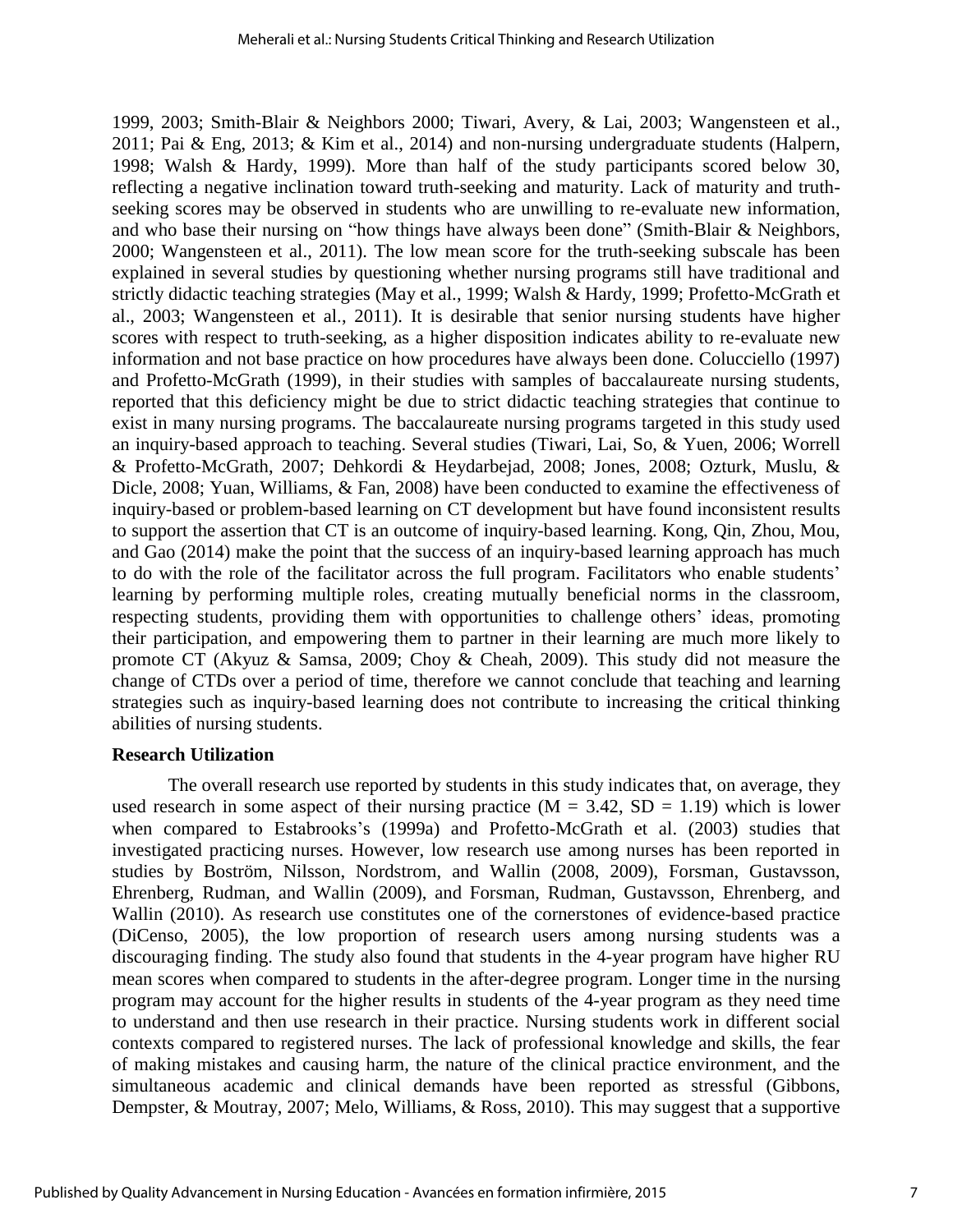social system is important for nursing students' use of research. A supportive environment in terms of availability and support to implement research findings was a significant predictor for research use in the study by Wangensteen et al. (2011). Similar to current research findings with nursing students in this study, both Estabrooks (1999a, 1999b) and Profetto-McGrath (2003) reported conceptual research utilization as the most frequent and persuasive research utilization least observed.

## **Relationship between Critical Thinking Dispositions and Research Utilization**

The study did not find a significant correlation between overall CTD and overall RU scores. A few studies reported a modest but significant correlation between CT and RU among newly graduated and experienced nurses (Wangensteen et al., 2011; Profetto-McGrath et al., 2003), nurse educators (Profetto-McGrath et al., 2009), and dental hygienists (Cobban & Profetto-McGrath, 2008). The present study is unique in that it focused on baccalaureate nursing students' CTD and RU. The most frequent type of research use reported by nursing students is conceptual use. The conceptual RU is similar to Weiss's (1979) enlightenment model of research use. According to this model new information is not necessarily used in its original form. There is a process of information diffusion that is not directly observable but is expressed through changed thinking and attitudes (Weiss, 1979). Open-mindedness, analyticity, self-confidence, and inquisitiveness were also significantly correlated with conceptual RU suggesting that openmindedness and traits like curiosity and an affinity for seeking out new information have obvious links to the behaviours required to sustain evidence-based practice standards. Without a desire to learn, nursing students may not feel compelled to make time to read or discuss new research in the classroom or in the clinical setting.

## **Implications for Nursing Education**

CT is a complex activity that requires education, ongoing development, time and commitment. Nurse educators who are engaged in scholarship of nursing education, need to be critical thinkers themselves. Profetto-McGrath et al. (2009) reported that nurse educators are in a better position to promote CT and RU among nursing students by using active learning strategies. These include discussions, debates, concept mapping, written problem solving, and higher level questioning that involve analysis, synthesis, and evaluation to foster CT (Profetto-McGrath, Smith, Yonge, & Day, 2004). There is a need for educational institutions to define and share views on CT with their teachers in relation to their curricula (Seymour et al., 2003), identify assessment tools (Adams, Whitlow, Stover, & Johnson, 1996), develop a well-designed CT course (Beeken, Dale, Enos, & Yarbrough, 1997), emphasize that instructions focus on developing critical thinking skills (Facione, Facione, & Giancarlo, 1996), and ensure that teachers use critical thinking strategies in the practice context (Daly, 2001; Profetto-McGrath et al., 2004). Dickerson (2005) described some useful strategies for nurse educators to nurture critical thinking in clinical practice. These include, among other things, assessing one's own critical thinking ability, reflection on one's teaching style, being willing to change the teaching style, being open to challenges, providing time to reflect on learning, and providing realistic feedback (Dickerson, 2005). These aspects are most valuable in practice contexts as well as in nursing education.

To foster RU among nursing students, it is imperative that nurse educators are creative in how they engage their students in learning the research process. Teaching/learning strategies such as journal clubs, clinical rounds, or inquiry-based learning promote RU in nursing students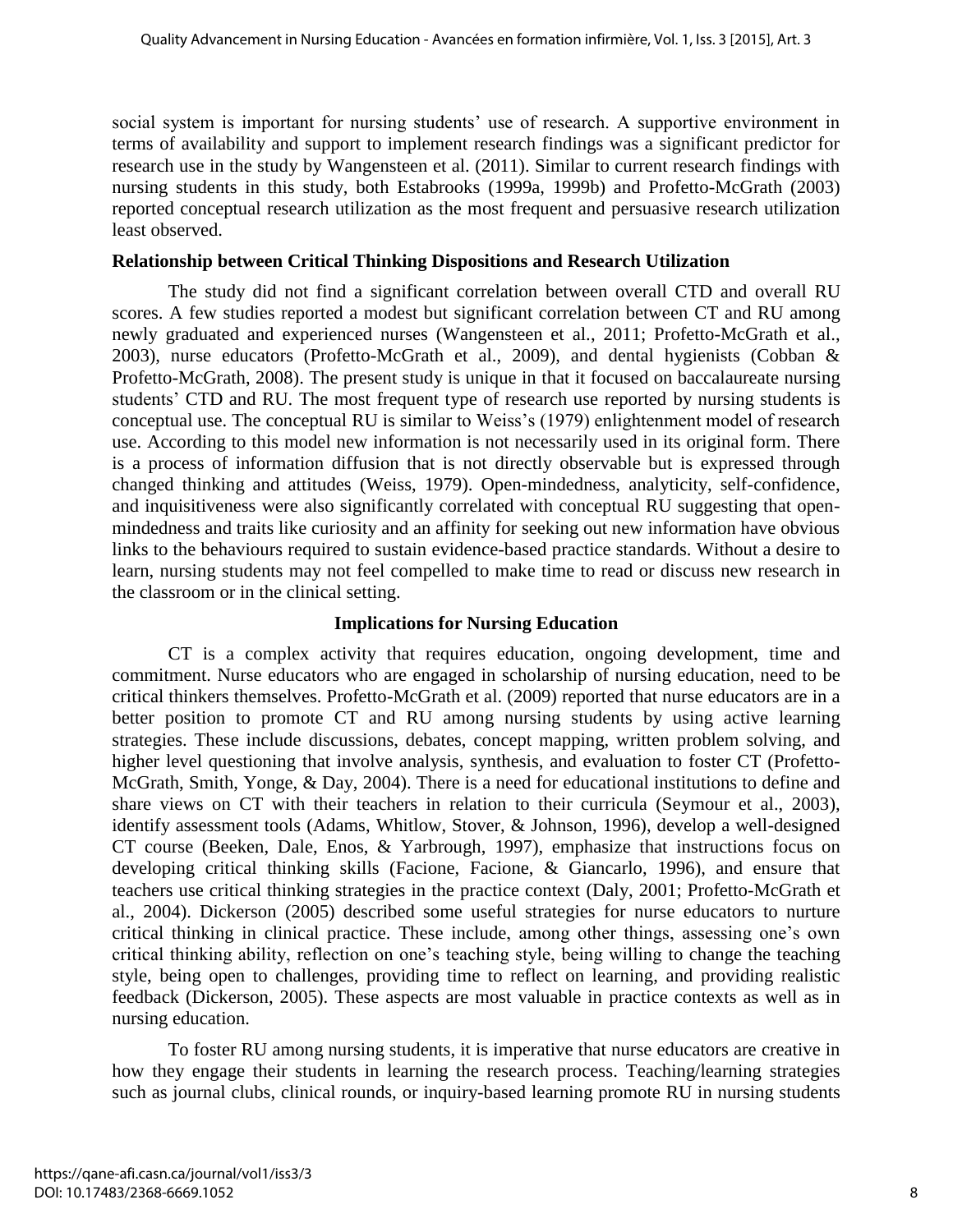(Estabrooks, Floyd, Scott-Findlay, O'Leary, & Gushta, 2003). Dunning (2004) demonstrated that by "changing the focus on research from 'doing' to 'using', linking it to clinical practice and demystifying research terminology [it] improved the uptake and understanding of evidencebased practice" (p. 189). The recognition of CT as an important predictor for research use is important information for nursing practice and nursing education. Nurse educators are role models for nursing students and nurses in clinical practice both with respect to CT and RU. Nurse educators are encouraged to take the time needed to deeply discuss teaching and learning strategies in nursing education. There is a need to assess whether teaching strategies meet the requirements of CT and RU in nursing education.

The results of this study point to the need for more studies focused on undergraduate and graduate nursing students' CT and RU. Critical thinking should be studied from diverse perspectives (e.g., learning strategies to facilitate critical thinking disposition in nursing education and how nursing practice facilitates CT development). More studies are needed on how nursing practice and how nurse education facilitate research use in student nurses' daily practice. Studies contributing to research-based teaching strategies in nursing education are also recommended. Nursing students' health care experience prior to nursing education and their potential impact on critical thinking and research are also worthy of investigation.

#### **Limitations**

This study explored the relationship between CT and RU of two cohorts of baccalaureate nursing students at a university in Western Canada. The sample was one of convenience, and, therefore, sampling bias may have existed, which limits generalizability to other populations of baccalaureate nursing students. In addition, testing bias may have been a factor in this study. Self-report questionnaires may be affected by students' mood and attitudes and thus impact their completion, which may in turn result in low [external validity](https://explorable.com/external-validity) of the study.

## **Conclusion**

The results of this study indicate that the majority of baccalaureate nursing students who participated in the study had adequate levels of CTDs and RU. These results also reinforce the need for students' continued development in some of these areas. Nurse educators must renew their commitment to CT and RU as an educational ideal and this ideal must be continually pursued because it is integral to true autonomy in our complex society. The importance of CT and RU in nursing education, practice, and the ongoing development of nursing theory is indisputable. Nurses deal with an ever increasing number of demands associated with educational changes, health care reform, and professional and practice issues. These challenges necessitate that nursing students and professional nurses involved in every area of nursing employ effective CT and RU skills.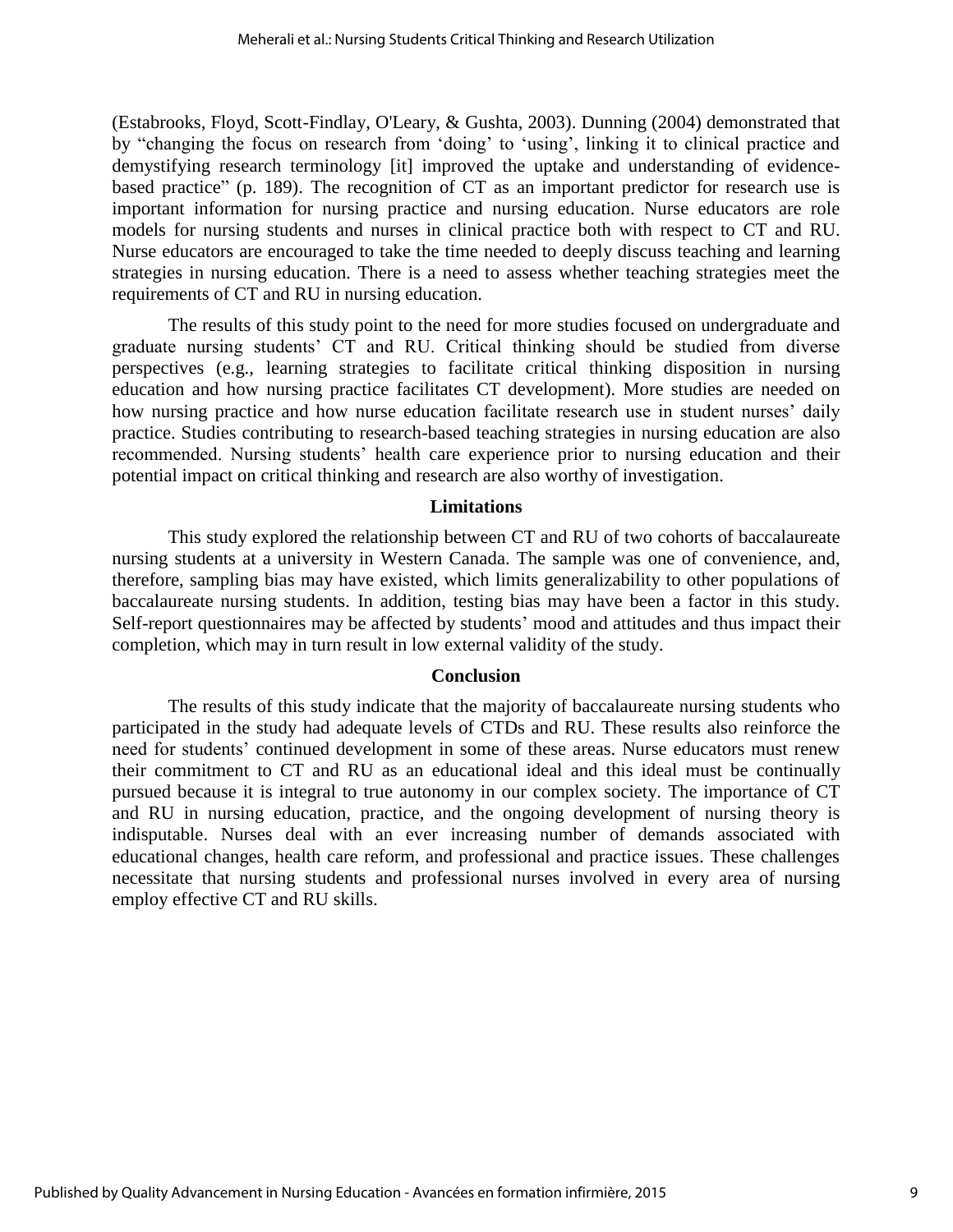## **References**

- Adams, M. H., Whitlow, J. F., Stover, L. M., & Johnson, K.W. (1996). Critical thinking as an educational outcome: An evaluation of current tools of measurement. *Nurse Educator, 21*(3), 23-32. http://dx.doi.org/10.1097/00006223-199605000-00009
- Akyuz, H. I., & Samsa, S. (2009). The effects of blended learning environment on the critical thinking skills of students. *Procedia Social and Behavioral Sciences, 1*, 1744-1748. http://dx.doi.org/10.1016/j.sbspro.2009.01.308
- Alazzi, F. K. (2008). Teachers' perceptions of critical thinking: A study of Jordanian secondary school social studies teachers. *The Social Studies*, *99*, 243-248. http://dx.doi.org/10.3200/tsss.99.6.243-248
- Beeken, J. E., Dale, M. L., Enos, M. F., & Yarbrough, S. (1997). Teaching critical thinking skills to undergraduate nursing students. *Nurse Educator, 22*(3), 37-39. http://dx.doi.org/10.1097/00006223-199705000-00016
- Boström, A., Nilsson, K., Nordström, G., & Wallin, L. (2008). Barriers to research utilization and research use among registered nurses working in the care of older people: Does the BARRIERS Scale discriminate between research users and non-research users on perceptions of barriers? *Implementation Science, 3*(24), 1-10. http://dx.doi.org/10.1186/1748-5908-3-24
- Boström, A. M., Nilsson, K., Nordström, G., & Wallin, L. (2009). Registered nurses' use of research findings in the care of older people. *Journal of Clinical Nursing, 18*, 1430-1441. http://dx.doi.org/10.1111/j.1365-2702.2008.02370.x
- Choy, S. C., & Cheah, P. K. (2009). Teacher perceptions of critical thinking among students and its influence on higher education. *International Journal of Teaching and Learning in Higher Education, 20*(2), 198-206.
- College and Association of Registered Nurses of Alberta. (2013). Entry to practice competencies for the Registered Nurses Profession. Retrieved from www.nurses.ab.ca/Carna.../2013\_Entry\_to\_Practice\_Competencies.pdf
- Cobban, S. J., & Profetto-McGrath, J. (2008). A pilot study of research utilization practices and critical thinking dispositions of Alberta dental hygienists. *International Journal of Dental Hygiene*, *6*, 229-237. http://dx.doi.org/10.1111/j.1601-5037.2008.00299.x
- Colucciello, M. L. (1997). Critical thinking skills and dispositions of baccalaureate nursing students–a conceptual model for evaluation. *Journal of Professional Nursing, 13*, 236- 245. http://dx.doi.org/10.1016/s8755-7223(97)80094-4
- Daly, W. M. (1998). Critical thinking as an outcome of nursing education. What is it? Why is it important to nursing practice? *Journal of Advanced Nursing, 28*, 323-331. http://dx.doi.org/10.1046/j.1365-2648.1998.00783.x
- Daly, W. M. (2001). The development of an alternative method in the assessment of critical thinking as an outcome of nursing education. *Journal of Advanced Nursing, 36*, 120-130. http://dx.doi.org/10.1046/j.1365-2648.2001.01949.x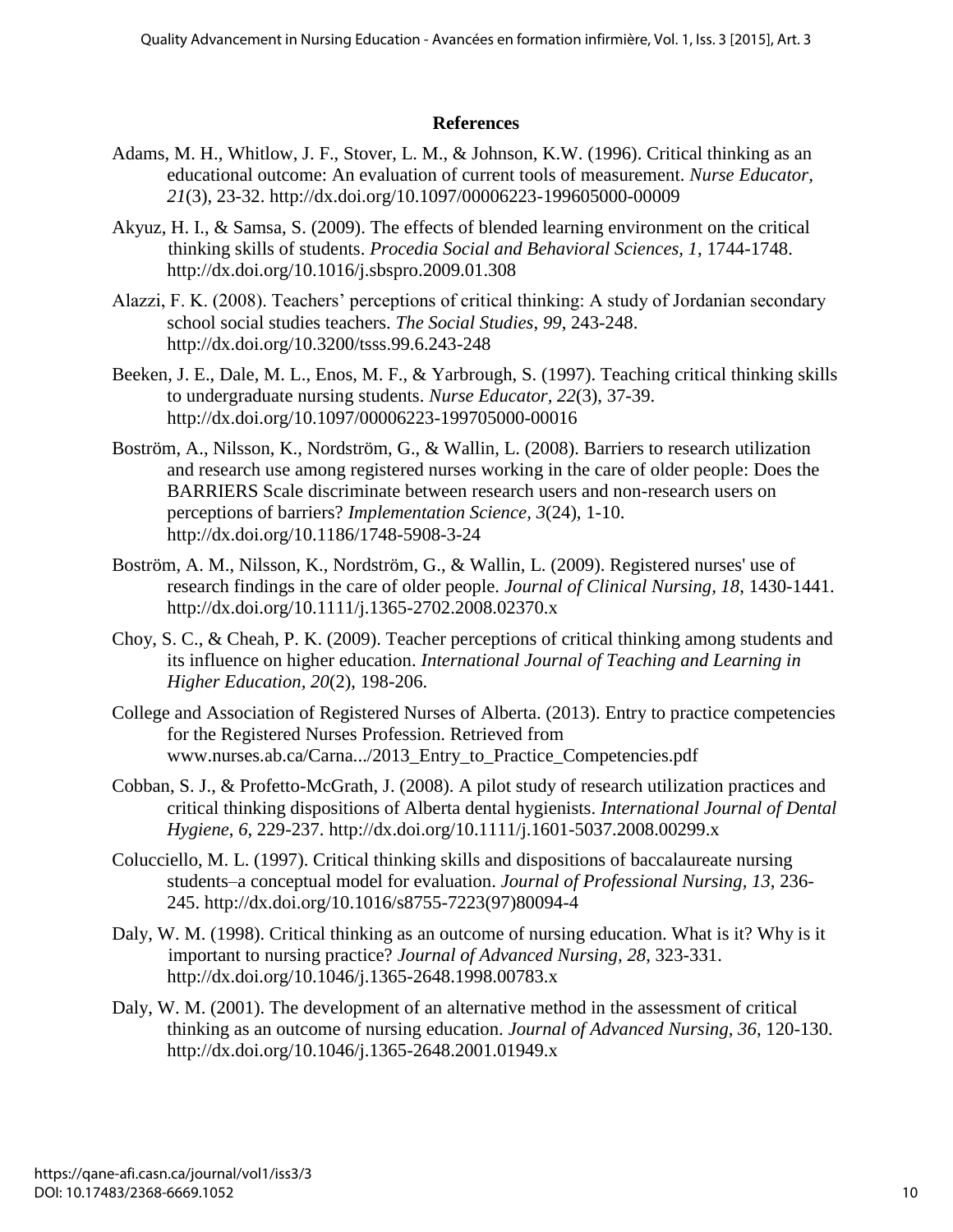- Dehkordi, A. H., & Heydarbejad, M. S. (2008). The effects of problem-based learning and lecturing on the development of Iranian nursing students' critical thinking. *Pakistan Journal of Medical Science, 24*(5), 740-743.
- DiCenso, A. (2005). *Evidence-based nursing: A guide to clinical nursing*. St. Louis, MO: Elsevier Mosby.
- Dickerson, P. S. (2005). Nurturing critical thinkers. *The Journal of Continuing Education in Nursing, 36*, 68-72.
- Dunning, T. (2004). Encouraging diabetes educators to do research. *Journal of Diabetes Nursing, 8*(5), 185-191.
- Estabrooks, C. A. (1997). *Research utilization in nursing: An examination of formal structure and influencing factors* (Unpublished doctoral dissertation). University of Alberta, Edmonton.
- Estabrooks, C. A. (1999a). The conceptual structure of research utilization. *Research in Nursing and Health*, *22*, 203-216. http://dx.doi.org/10.1002/(sici)1098- 240x(199906)22:3<203::aid-nur3>3.0.co;2-9
- Estabrooks, C. A. (1999b). Modeling the individual determinants of research utilization. *Western Journal of Nursing Research*, *21*, 758-772. http://dx.doi.org/10.1177/01939459922044171
- Estabrooks, C. A., Derksen, L., Lavis, J. N., Winther, C., Scott, S. D., Wallin, L., Profetto-McGrath, J. (2008). The intellectual structure and substance of the knowledge utilization field: A longitudinal author co-citation analysis, 1945-2004. *Implementation Science*, *3*, 49. http://dx.doi.org/10.1186/1748-5908-3-49
- Estabrooks, C. A., Floyd, J. A., Scott-Findlay, S., O'Leary, K. A., & Gushta, M. (2003). Individual determinants of research utilization: A systematic review. *Journal of Advanced Nursing*, *43*, 506-520. http://dx.doi.org/10.1046/j.1365-2648.2003.02748.x
- Estabrooks, C. A., Kenny, D. J., Adewale, A. J., Cummings, G. G., & Mallidou, A. A. (2007). A comparison of research utilization among nurses working in Canadian civilian and United States army healthcare settings. *Research in Nursing & Health, 30*(3), 282-296. http://dx.doi.org/10.1002/nur.20218
- Facione, P. A. (1990). *Critical Thinking: A Statement of Expert Consensus for Purposes of Educational Assessment and Instruction. The Delphi report: Research Findings and Recommendations*. Washington, DC: American Philosophical Association. (ERIC ED 315 423).
- Facione, P. A. (2000). The disposition toward critical thinking: Its character, measurement, and relation to critical thinking skill. *Informal Logic, 20*(1), 61-84.
- Facione, P. A., & Facione, N. C. (1992). *CCTDI A Disposition Inventory*. Millbrae, CA: California Academic Press.
- Facione, P. A., Facione, N. C., & Giancarlo, C. A. F. (1996). The motivation to think in working and learning. *New Directions for Higher Education, 96,* 67-79. http://dx.doi.org/10.1002/he.36919969608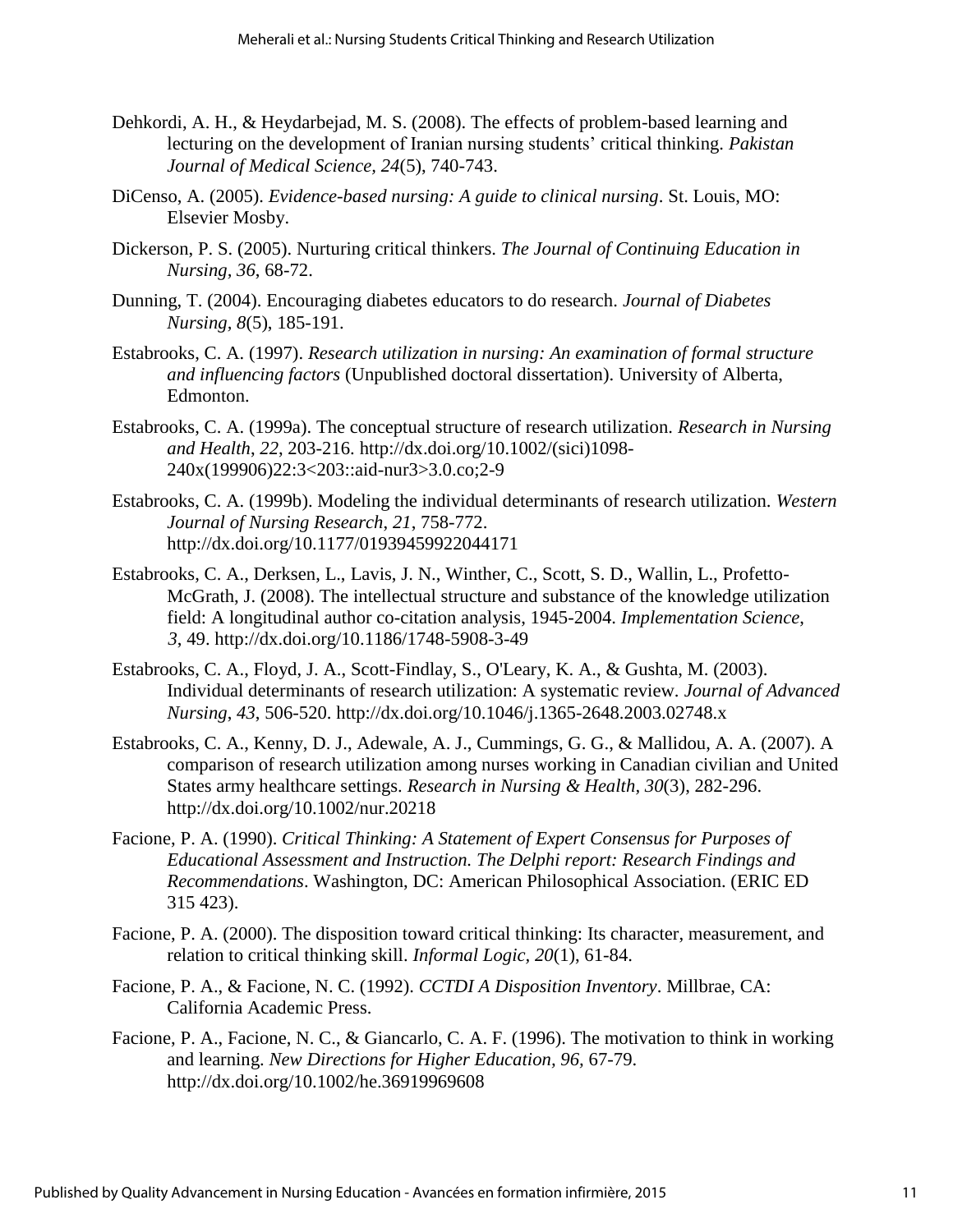- Facione, P. A., Facione N. C., & Giancarlo C. A. (2001) *California critical thinking disposition inventory test manual.* Millbrae, CA: California Academic Press.
- Facione, P. A., Sanchez, C. A., Facione, N. C., & Gainen, J. (1995). The Disposition Toward Critical Thinking. *Journal of General Education*, *44*, 1-25.
- Forsman, H., Gustavsson, P., Ehrenberg, A., Rudman, A., & Wallin, L. (2009). Research use in clinical practice - extent and patterns among nurses one and three years postgraduation. *Journal of Advanced Nursing, 65*, 1195-1206. http://dx.doi.org/10.1111/j.1365- 2648.2008.04942.x
- Forsman, H., Rudman, A., Gustavsson, P., Ehrenberg, A., & Wallin, L. (2010). Use of research by nurses during their first two years after graduating. *Journal of Advanced Nursing, 66*, 878-890. http://dx.doi.org/10.1111/j.1365-2648.2009.05223.x
- Gibbons, C., Dempster, M., & Moutray, M. (2007). Stress and eustress in nursing students. *Journal of Advanced Nursing, 61*(3), 282-290. http://dx.doi.org/10.1111/j.1365- 2648.2007.04497.x
- Gordon, J. (2000). Congruency in defining critical thinking by nurse educators and non- nurse scholars. *Journal of Nursing Education, 39*(8), 340-351.
- Gul, R. B., Cassum, S., Ahmad, A., Khan, S., Saeed, T., & Parpio, Y. (2010). Enhancement of critical thinking in curriculum design and delivery: A randomized controlled trial for education. *Procedia Social and Behavioral Sciences, 2*, 3219-3225. http://dx.doi.org/10.1016/j.sbspro.2010.03.491
- Halpern, D. F. (1998). *Thinking Critically About Critical Thinking*. Mahwah, NJ: Lawrence Erlbaum Associates.
- Ip, W. Y., Lee, D. K. F., Lee, I. F. K., Chau, J. P. C., Wootoon, Y. S. Y., & Chang, A. M. (2000). Disposition towards critical thinking: a study of Chinese undergraduate nursing students. *Journal of Advanced Nursing, 32*(1), 84-90. http://dx.doi.org/10.1046/j.1365- 2648.2000.01417.x
- Jones, M. (2008). Developing clinically savvy nursing students: an evaluation of problem-based learning in an associate degree program. *Nursing Education Perspectives, 29*(5), 278-283.
- Kalb, K. A. (2008). Core competencies of nurse educators: Inspiring excellence in nurse educator practice. *Nursing Education Perspectives, 29*(4), 217-19.
- Kenny, D. J. (2005). Nurses' use of research in practice at three US army hospitals. *Nursing Leadership, 18*(3), 45-67. http://dx.doi.org/10.12927/cjnl.2005.17618
- Kim, D. H., Moon, S., Kim, E. J., Kim, Y. J., & Lee, S. (2014). Nursing students' critical thinking disposition according to academic level and satisfaction with nursing. *Nurse Education Today, 34*, 78-82. http://dx.doi.org/10.1016/j.nedt.2013.03.012
- Kong, L. N., Qin, B., Zhou, Y. Q., Mou, S. Y., & Gao, H. M. (2014). The effectiveness of problem-based learning on development of nursing students' critical thinking: A systematic review and meta-analysis. *International Journal of Nursing Studies, 51(3),* 458-469. http://dx.doi.org/10.1016/j.ijnurstu.2013.06.009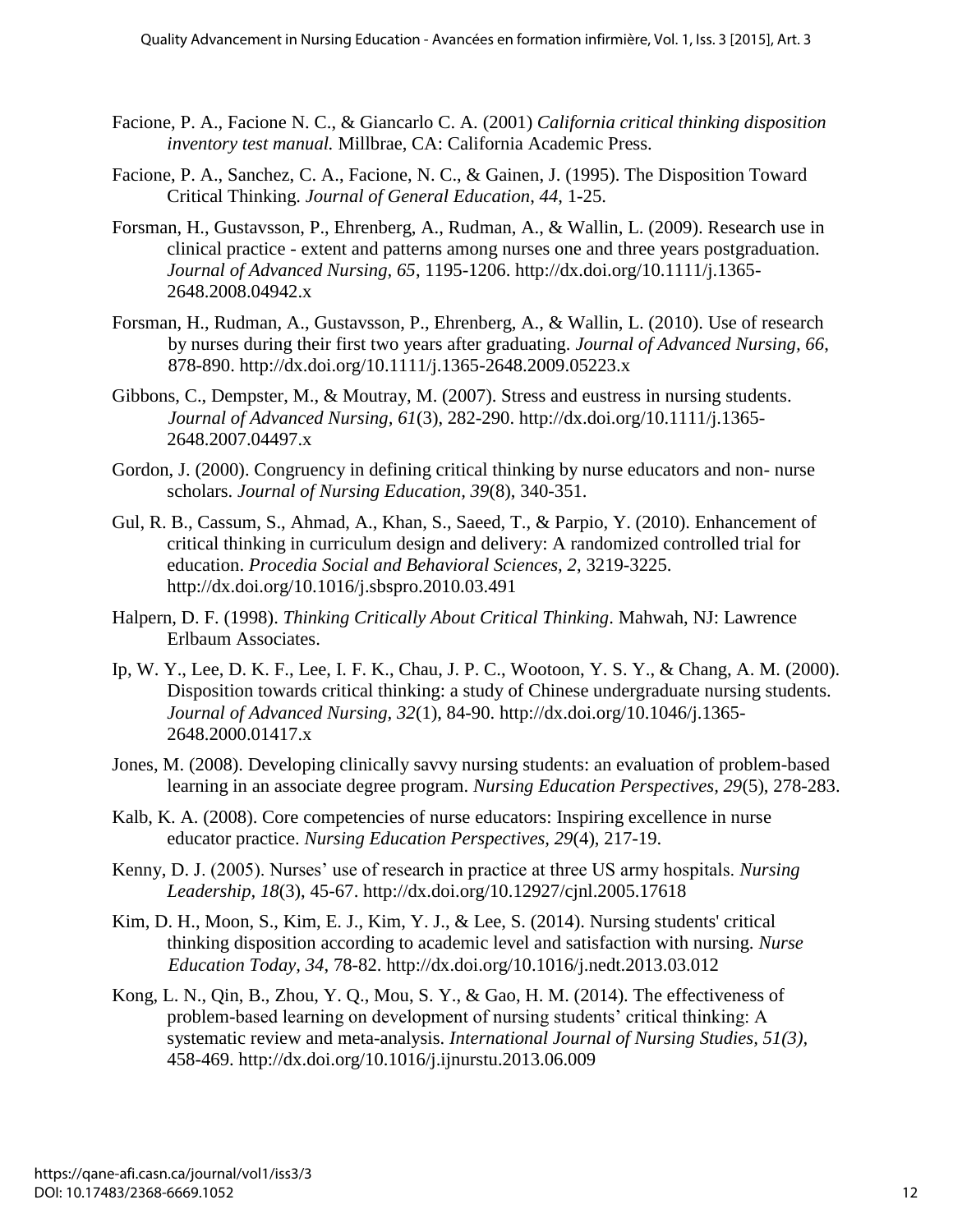- Ku, K. Y. L. (2009). Assessing student's position in the democratic classroom. *Procedia Social and Behavioral Sciences, 1*, 2429-2431.
- May, B. A., Edell, V., Butell, S., Doughty, J., & Langford, C. (1999). Critical thinking and clinical competence: A study of their relationship in BSN seniors. *Journal of Nursing Education, 38*(3), 100-110.
- Melo, K., Williams, B., & Ross, C. (2010). The impact of nursing curricula on clinical practice anxiety. *Nursing Education Today, 30*, 773-778. http://dx.doi.org/10.1016/j.nedt.2010.02.006
- Milner, M. F., Estabrooks, C. A. & Humphrey, C. (2005). Clinical nurse educators as agents for change: increasing research utilization. *International Journal of Nursing Studies, 42*(8), 899-914. http://dx.doi.org/10.1016/j.ijnurstu.2004.11.006
- Mundy, K., & Denham, S. A. (2008). Nurse educators-still challenged by critical thinking. *Teaching and Learning in Nursing Education, 3*, 94-99. http://dx.doi.org/10.1016/j.teln.2008.02.007
- Ovais, R. (2008). Facilitating teachers' understanding and teaching of critical thinking as a way to develop students' political literacy. Retrieved from [www.aku.edu/ied/conference2008doc/Papers.](http://www.aku.edu/ied/conference2008doc/Papers)
- Ozturk, C., Muslu, G. K. & Dicle, A. (2008). A comparison of problem based and traditional education on nursing students' critical thinking dispositions. *Nurse Education Today, 28*, 627-632. http://dx.doi.org/10.1016/j.nedt.2007.10.001
- Pai, H. C., & Eng, C. J. (2013). The relationships among critical thinking disposition, caring behavior, and learning styles in student nurses. *Open Journal of Nursing, 3*, 249-256. http://dx.doi.org/10.4236/ojn.2013.32034
- Pithers, R. T., & Soden, R. (2000). Critical thinking in education: A review. *Educational Research, 42*(3), 237-249.
- Profetto-McGrath, J. (1999). *Critical thinking skills and dispositions of baccalaureate nursing students*. (Unpublished doctoral dissertation). University of Alberta, Edmonton.
- Profetto-McGrath, J. (2003). The relationship of critical thinking skills and critical thinking dispositions of baccalaureate nursing students. *Journal of Advanced Nursing, 43*, 569- 577. http://dx.doi.org/10.1046/j.1365-2648.2003.02755.x
- Profetto-McGrath, J. (2005). Critical thinking and evidence-based practice. *Journal of Professional Nursing, 21*(6), 364-371. http://dx.doi.org/10.1016/j.profnurs.2005.10.002
- Profetto-McGrath, J., Hesketh, K. L., Lang, S., & Estabrooks, C. A. (2003). A study of critical thinking and research utilization among nurses. *Western Journal of Nursing Research*, *25*(3), 322-337. http://dx.doi.org/10.1177/0193945902250421
- Profetto-McGrath, J., Smith, K., Yonge, O., & Day, R. (2004). The questioning skills of tutors and students. *Nursing Education Today, 24*(5), 363-372. http://dx.doi.org/10.1016/j.nedt.2004.03.004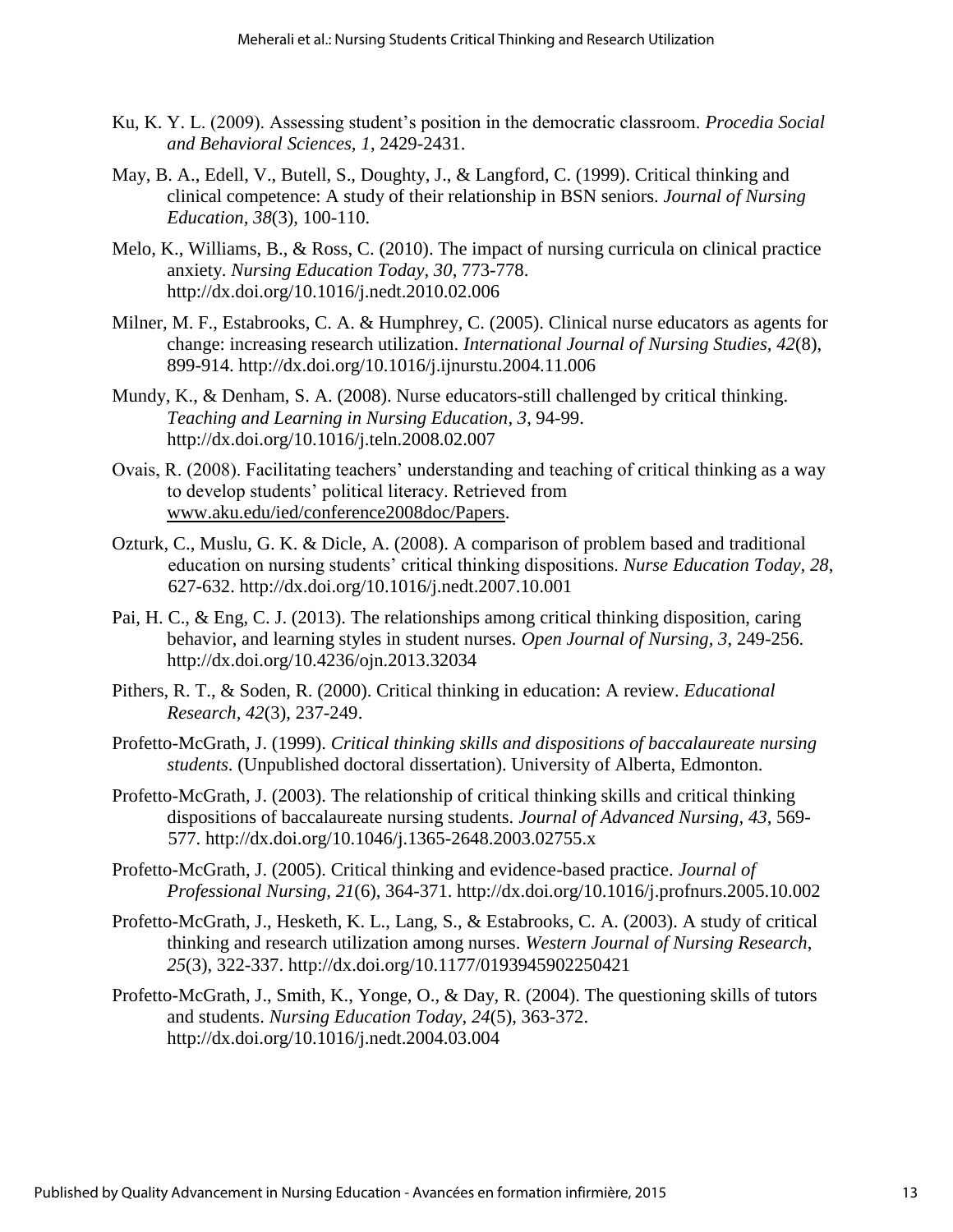- Profetto-McGrath, J., Smith, K. B, Hugo, K., Patel, A., & Dussault, B. (2009). Nurse educators' critical thinking dispositions and research utilization. *Nurse Education in Practice, 9*, 199-208. http://dx.doi.org/10.1016/j.nepr.2008.06.003
- Renaud, R. D., & Murray, H. G. (2008). A comparison of a subject-specific and a general measure of critical thinking. *Thinking Skills and Creativity, 3*, 85-93. http://dx.doi.org/10.1016/j.tsc.2008.03.005
- Riddell, T. (2007). Critical assumptions: Thinking critically about critical thinking. *Journal of Nursing Education, 46*(3), 121-126.
- Seymour, B., Kinn, S., & Sutherland, N. (2003). Valuing both critical thinking and creative thinking in clinical practice: Narrowing the research-practice gap? *Journal of Advanced Nursing, 42*(3), 288-296. http://dx.doi.org/10.1046/j.1365-2648.2003.02618.x
- Simpson, E., & Courtney, M. (2002). Critical thinking in nursing education: Literature review. *International Journal of Nursing Practice, 8*, 89-98. http://dx.doi.org/10.1046/j.1440- 172x.2002.00340.x
- Smith-Blair, N., & Neighbors, M. (2000). Use of critical thinking dispositions inventory in critical care. *Journal of Continuing Education in Nursing, 31*, 251-256.
- Spencer, C. (2008). Critical thinking in nursing: Teaching to diverse groups. *Teaching and Learning in Nursing, 3*, 87-89. http://dx.doi.org/10.1016/j.teln.2008.02.001
- Staib, S. (2003). Teaching and measuring critical thinking. *Journal of Nursing Education, 42*(11), 498-508.
- Tiwari, A., Avery, A., & Lai, P. (2003). Issues and innovations in nursing education critical thinking disposition of Hong Kong Chinese and Australian nursing students. *Journal of Advanced Nursing, 44*, 298-307. http://dx.doi.org/10.1046/j.1365-2648.2003.02805.x
- Tiwari, A., Lai, P., So, M., & Yuen, K. (2006). A comparison of the effects of problem-based learning and lecturing on the development of student's critical thinking. *Medical Education, 40*(6), 547-554. http://dx.doi.org/10.1111/j.1365-2929.2006.02481.x
- Twibell, R., Ryan, M., & Hermiz, M. (2005). Faculty perceptions of critical thinking in student clinical experiences. *Journal of Nursing Education, 44*(2), 71-79.
- Walsh, C. M., & Seldomridge, L. A. (2006). Measuring critical thinking: One step forward, one step back. *Nurse Educator, 31*(4), 159-162. http://dx.doi.org/10.1097/00006223- 200607000-00008
- Walsh, C. M., & Hardy, R. C. (1999). Dispositional differences in critical thinking related to gender and academic major. *Journal of Nursing Education*, *38*(4), 149-155.
- Wangensteen, S., Johansson, I. S., Bjorkstrom, M. E., & Nordstrom, G. (2011). Research utilisation and critical thinking among newly graduated nurses: predictors for research use. A quantitative cross-sectional study. *Journal of Clinical Nursing, 20*, 2436- 2447. http://dx.doi.org/10.1111/j.1365-2702.2010.03629.x
- Weiss, C. (1979). The many meanings of research utilization. *Public Administration Review, 39*, 426-431. http://dx.doi.org/10.2307/3109916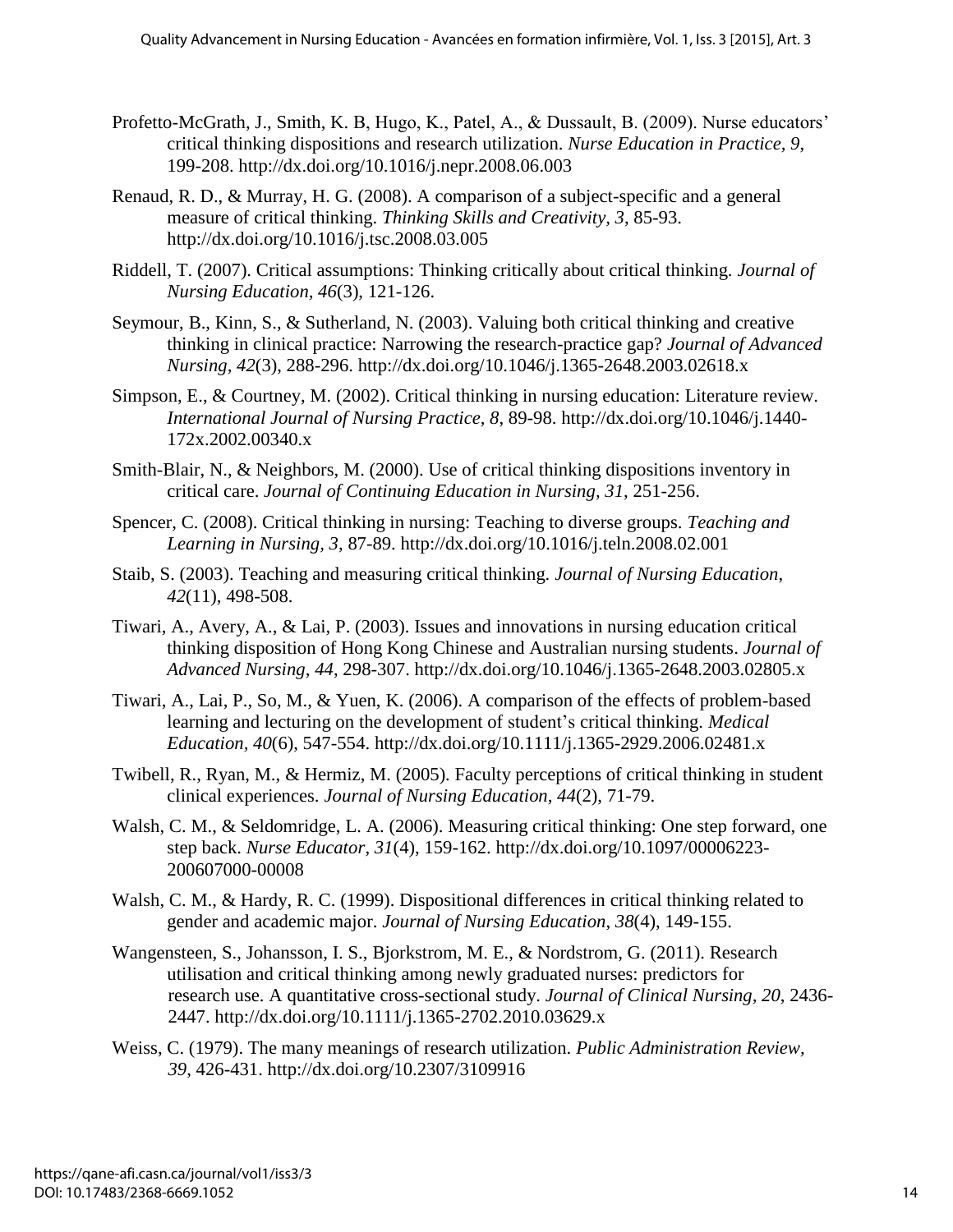- Worrell, J. A., & Profetto-McGrath, J. (2007). Critical thinking as an outcome of context-based learning among post RN students: a literature review. *Nurse Education Today, 27*(5), 420-426. http://dx.doi.org/10.1016/j.nedt.2006.07.004
- Yuan, H., Williams, B. A., & Fan, L. A. (2008). Systematic review of selected evidence on developing nursing students' critical thinking through problem-based learning. *Nurse Education Today, 28*(6), 657-663. http://dx.doi.org/10.1016/j.nedt.2007.12.006